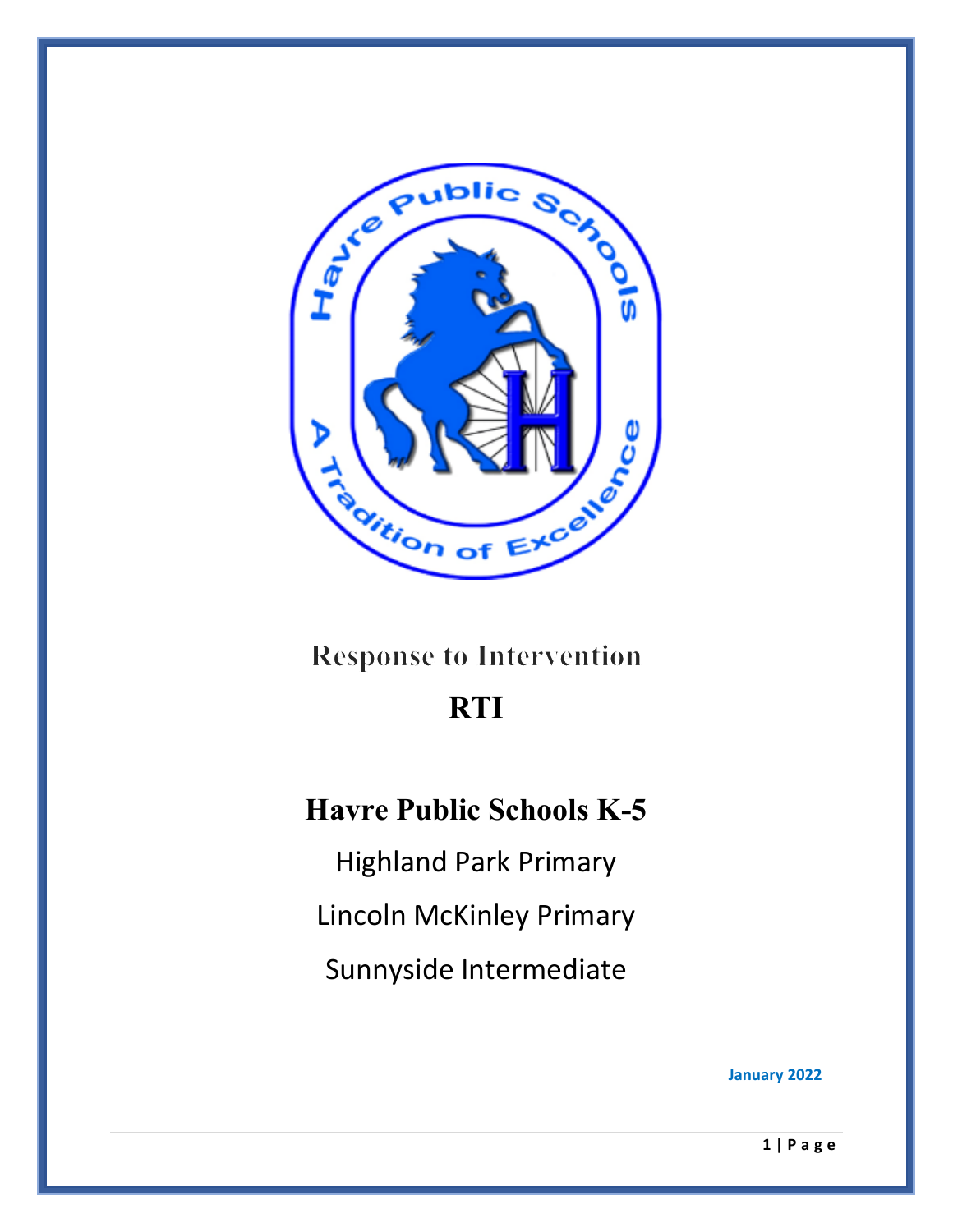

**Response to Intervention: RTI** is a general education, multi-level approach used by our district in providing high-quality research-based academic instruction, behavioral support, and tiered intervention aligned with individual student needs. RTI relies on universal screeners and frequent progress monitoring to provide necessary data. This data provides essential information in educational decisions. HPS has the responsibility to address learning needs early and intensify instruction to close the achievement gap. RTI defines our goal.

## **Program Guidelines**

To ensure that student needs are being met in the general education classroom, academic and behavior, a multi-level prevention model is used. Through these tiers of support, intense intervention is provided to support student-specific needs.